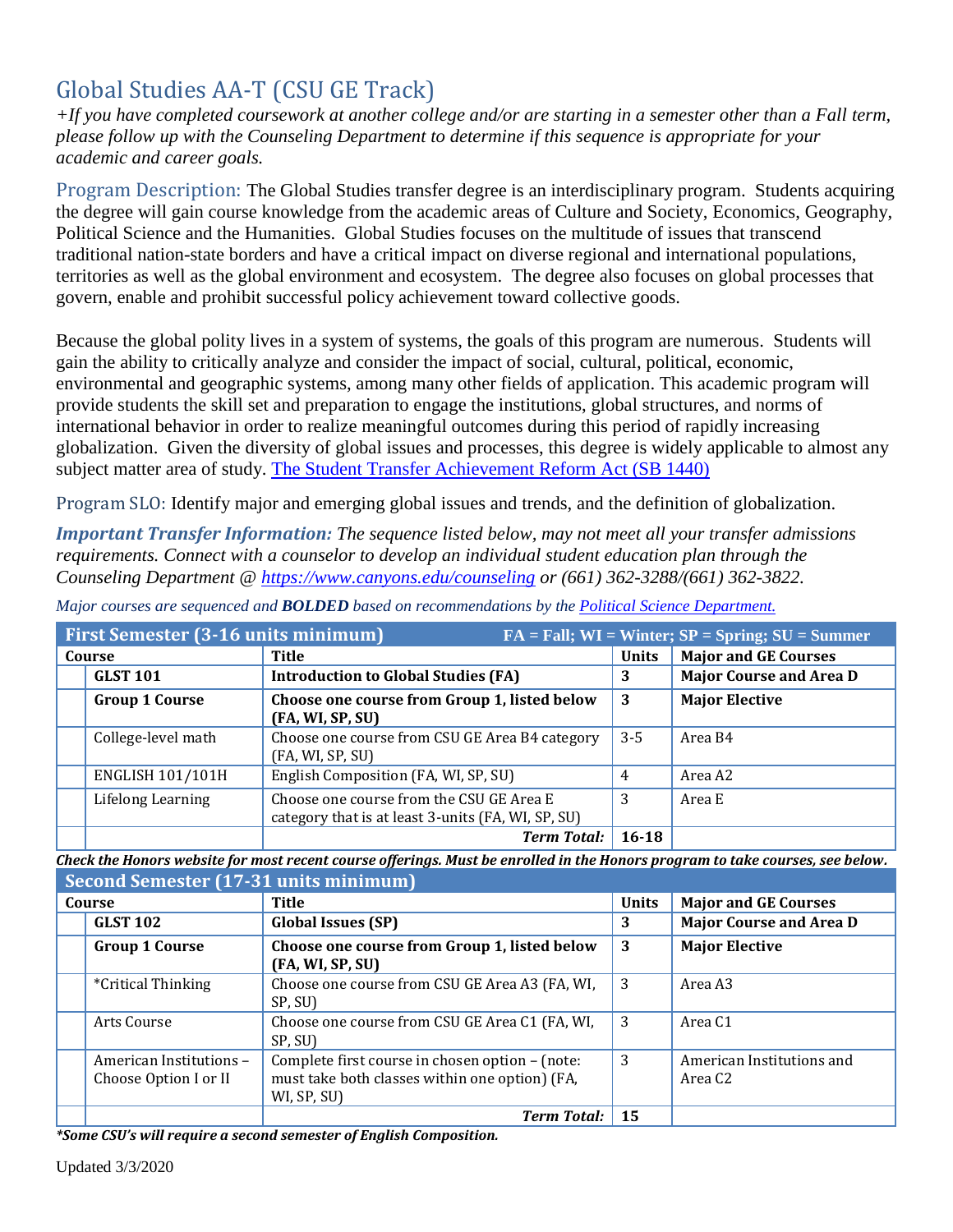| Third Semester (32-46 units minimum) |                                                                                                                                                           |              |                                     |
|--------------------------------------|-----------------------------------------------------------------------------------------------------------------------------------------------------------|--------------|-------------------------------------|
| Course                               | <b>Title</b>                                                                                                                                              | <b>Units</b> | <b>Major and GE Courses</b>         |
| <b>Group 1 Course</b>                | Choose one course from Group 1, listed below<br>(FA, WI, SP, SU)                                                                                          | 3            | <b>Major Elective</b>               |
| <b>Group 1 Course</b>                | Choose one course from Group 1, listed below<br>(FA, WI, SP, SU)                                                                                          | 3            | <b>Major Elective</b>               |
| Life Science                         | Choose any course from CSU GE Area B2 (if not<br>taking the corresponding lab, will need to add a lab<br>to the Physical Science course) (FA, WI, SP, SU) | $3 - 4$      | Area B2 (and B3)                    |
| American Institutions                | Complete second course in chosen option - (note:<br>must take both classes within one option) (FA, WI,<br>SP, SU)                                         | 3            | American Institutions and<br>Area D |
| COMS 105/105H or<br><b>COMS 120</b>  | Fundamentals of Public Speaking (FA, WI, SP, SU)<br>or Small Group Communication (FA, WI, SP, SU)                                                         | 3            | Area A1                             |
|                                      | <b>Term Total:</b>                                                                                                                                        | $15 - 16$    |                                     |

| <b>Fourth Semester (47-61 units minimum)</b> |                              |                                                                                                                                                             |              |                                       |
|----------------------------------------------|------------------------------|-------------------------------------------------------------------------------------------------------------------------------------------------------------|--------------|---------------------------------------|
|                                              | Course                       | <b>Title</b>                                                                                                                                                | <b>Units</b> | <b>Major and GE Courses</b>           |
|                                              | <b>Group 1 Course</b>        | Choose one course from Group 1, listed below<br>(FA, WI, SP, SU)                                                                                            | 3            | <b>Major Elective</b>                 |
|                                              | Arts or Humanities<br>Course | Choose one course in either CSU GE Area C1 or C2<br>(FA, WI, SP, SU)                                                                                        | 3            | Area C <sub>1</sub> or C <sub>2</sub> |
|                                              | Physical Science             | Choose one course from CSU GE Area B1 (if not<br>taking the corresponding lab, will need to add a lab<br>to the Biological Science course) (FA, WI, SP, SU) | $3-4$        | Area $B1$ (and $B3$ )                 |
|                                              | <b>CSU Elective</b>          | Choose another CSU transferable course (FA, WI,<br>SP, SU)                                                                                                  | 3            | Elective                              |
|                                              | <b>CSU Elective</b>          | Choose another CSU transferable course (FA, WI,<br>SP, SU)                                                                                                  | 3            | Elective                              |
|                                              |                              | <b>Term Total:</b>                                                                                                                                          | $15 - 16$    |                                       |

## **Total Units: 61**

## **Group 1 – Take five courses from the following for a minimum of 15 units. You must choose at least one course from four of the areas – courses may count toward CSU GE Areas C2 or D.**

| <b>Cultural and Society Area</b> |                                        |  |
|----------------------------------|----------------------------------------|--|
| <b>ANTHRO 103/103H</b>           | Cultural Anthropology (FA, WI, SP, SU) |  |
| <b>Economic Area</b>             |                                        |  |
| $\pm$ ECON 201/201H              | Macroeconomics (FA WI SD SII)          |  |

| /201H<br>201<br>$\mathbf{N}$ | <b>WI</b><br>CIT<br>CD<br>Macroeconomics<br>' H /<br>ັບບ<br>. к.         |  |
|------------------------------|--------------------------------------------------------------------------|--|
| /202H<br>202<br>DN.          | <b>CIT</b><br><b>CD</b><br>W<br>M1croe<br>' H A<br>conomics<br>P∪<br>. . |  |

**Geography Area**

| 102<br>GRPH<br>. ÷H' | WI.<br><b>SU</b><br>CD<br>HА<br>Geography<br>Human                                   |  |
|----------------------|--------------------------------------------------------------------------------------|--|
| 104<br>GRPH<br>. ÷⊢⊖ | <b>SU</b><br>World<br><b>CD</b><br>WI<br>Regiona<br><b>TEO</b> THE TEO<br>$H \wedge$ |  |

# **Humanities Area**

| <b>Transmittered the ca</b> |                                  |  |
|-----------------------------|----------------------------------|--|
| <b>ENGL 273</b>             | World Literature I (SP)          |  |
| ENGLR 274                   | World Literature II (FA)         |  |
| FRNCH <sub>201</sub>        | Intermediate French I (FA)       |  |
| FRNCH <sub>202</sub>        | Intermediate French II (SP)      |  |
| <b>SPAN 201</b>             | Intermediate Spanish I (FA, SP)  |  |
| <b>SPAN 202</b>             | Intermediate Spanish II (FA, SP) |  |

# **Politics Area**

| SC250<br>$\Gamma$ $\Gamma$ | $SP^{\circ}$<br>Politics<br>(FA<br>Government and P<br>Comparative C |  |
|----------------------------|----------------------------------------------------------------------|--|
| 270<br>$\cdot$ PC          | A, SP<br>International<br>. Relations (FA                            |  |